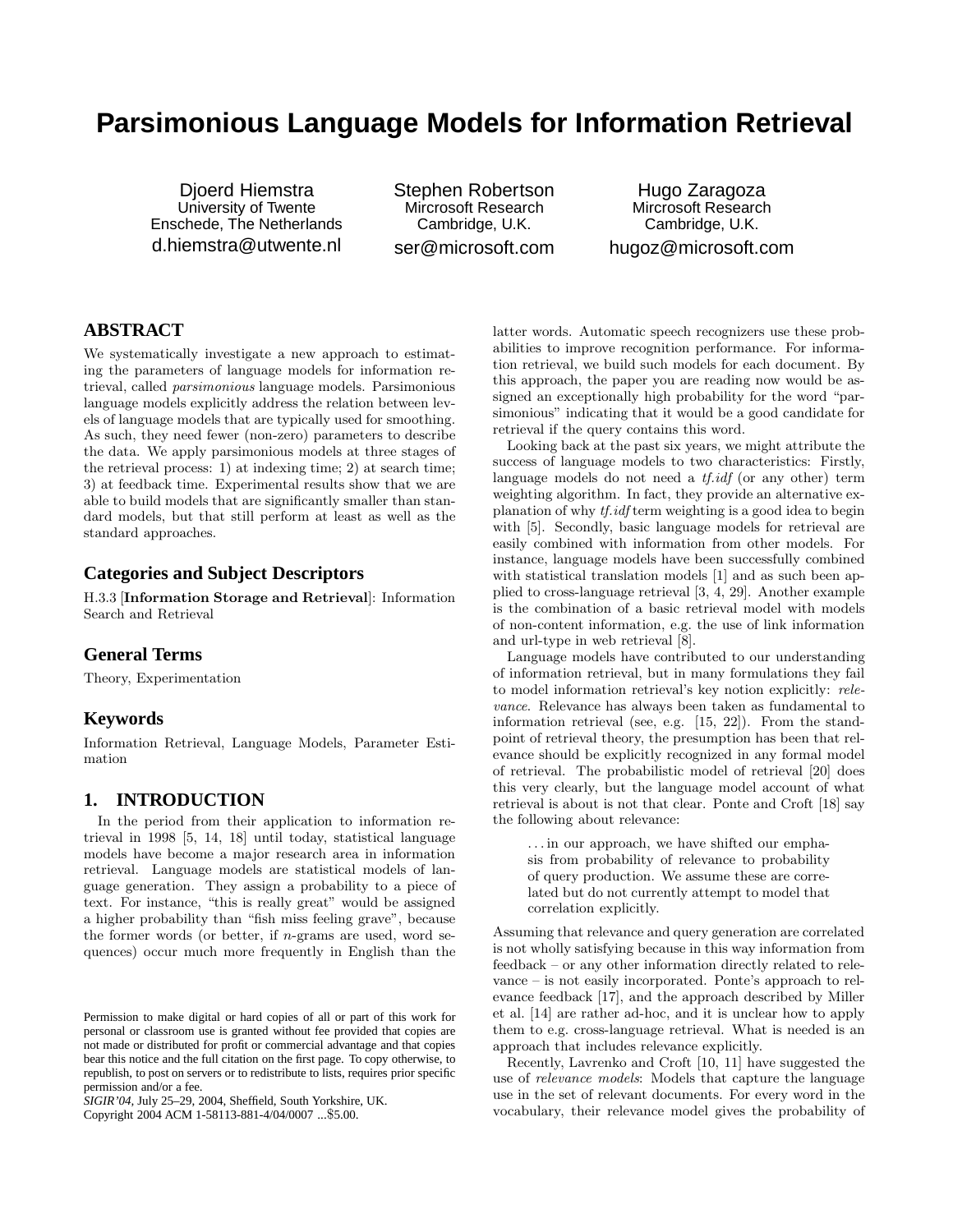observing the word if we first randomly select a document from the set of relevant documents, and then pick a random word from it (see Section 2.3 for a more formal account of this approach). A similar approach is suggested by Lafferty and Zhai [9].

| word.      | probability |
|------------|-------------|
| the        | 0.0776      |
| of         | 0.0386      |
| and        | 0.0251      |
| tο         | 0.0244      |
| in         | 0.0203      |
| a.         | 0.0198      |
| amazon     | 0.0114      |
| for        | 0.0109      |
| that       | 0.0101      |
| forest     | 0.0100      |
|            |             |
|            |             |
| assistence | 0.0009      |
| aleene     | 0.0008      |
| macminn    | 0.0008      |
|            |             |
|            |             |

Table 1: Example relevance model for TREC ad hoc topic 400: "amazon rain forest"

Table 1 shows an example relevance model estimated from some relevant documents for TREC ad-hoc topic 400 "amazon rain forest". It is interesting to note that the most probable words in relevant documents are function words "the", "of", and "and". Lavrenko and Croft [11] present an example Chinese relevance model with similar characteristics: Its most probable Chinese tokens are tokens for punctuation, possessive suffix, and "and". What happened? It is not a surprise that words or tokens that are most common in English or Chinese will also be most common in the relevant documents. However, it is unlikely that these words will contribute much to retrieval performance. Of course, function words can easily be omitted from the model by the use of a stop list, but we believe that this only hides a fundamental problem with relevance models and language models in general.

A little bit further down Table 1 we see words like "assistence", "aleene", and "macminn". These words are usually not very common in English, but they were relatively common in one of the example relevant documents. The word "assistence" is probably a spelling error, and the words "aleene", and "macminn" form the name of the reporter who wrote a relevant document. Including these words in the relevance model is a classical case of overtraining: It is unlikely that the words will contribute to retrieval performance, especially if the relevance model is trained – as is the case in the experiments described in Section 3.3 – on data from a different source than the source of the data on which the model will be used. It goes without saying that omitting such words from the model cannot be done with a stop list.

We believe that language models for information retrieval should not blindly model language use. Instead, they should model what language use distinguishes a relevant document from other documents. We hypothesize that the inclusion of words that are common in general English, or words that are highly specific to only one relevant document will  $a$ ) degrade the performance of relevance models, and b) make them unnecessarily large. What we need is an approach that leads to parsimonious language models.

In this paper we describe a practical implementation of "parsimonious language modelling" that was recently suggested by Sparck-Jones et al. [24]. A parsimonious model optimizes its ability to predict language use but minimizes the total number of parameters needed to model the data. We use standard mixture models [1, 5, 14, 23] to build models of documents and models of search topics (i.e. relevance models). Mixture models consist of two or more basic language model components. It is standard to estimate one component without taking the other(s) into account. An interesting alternative estimation approach is suggested by Jin et al. [7], Zhai and Lafferty [30] and Zhang et al. [31] They estimate language models in a layered fashion by first defining the background language model, and then defining document models or relevance models using standard expectation maximization (EM-) estimation [2] taking the fixed background and a fixed mixture parameter into account. Models will have zero probability for terms that are already well explained by other components of the mixture, leading to models with fewer non-zero parameters. We call such models *parsimonious* models. EM-training of information retrieval language models is also used by Hofmann [6] to model documents by linear combinations of a small number of so-called aspect models. Hofmann's model is similar in nature to the image retrieval model used by Vasconcelos [26], which uses a mixture of a small number of Gaussians. Westerveld and De Vries [28] recently estimated such Gaussian mixture models parsimoniously as well.

In this paper we systematically explore the use of parsimonious models at a number of stages in the retrieval process, combining the work of several relevance model approaches [11, 30, 31]. Our approach bears some resemblance with early work on information retrieval by Luhn [12] who specifies two word frequency cut-offs, an upper and a lower to exclude non-significant words. The words exceeding the upper cut-off are considered to be common and those below the lower cut-off rare, and therefore not contributing significantly to the content of the document [19]. Unlike Luhn, we do not exclude rare words at indexing time (but rare words might be excluded if example relevant documents are available). Furthermore, we do not have simple frequency cut-offs. Similar approaches have recently been applied to back-off language models for automatic speech recognition: Stolcke [25] and Sankar et al. [21] describe an approach to reduce the language model size by pruning  $n$ -grams based on the relative entropy between the original model and the pruned model.

Parsimonious language models will be used in the KLdivergence retrieval framework (or cross-entropy retrieval framework) introduced by Lafferty and Zhai [9]. We will apply our models at three stages of the retrieval process: 1) at index time; 2) at request time, and 3) at search time (taking example relevant documents into account). The paper is organized as follows. Section 2 describes the technical details of our parsimonious language models approach. Section 3 describes the application of parsimonious models at the above mentioned three stages of the retrieval process. Section 4 presents additional experimental results. Finally, Section 5 presents conclusions, and a discussion of future work.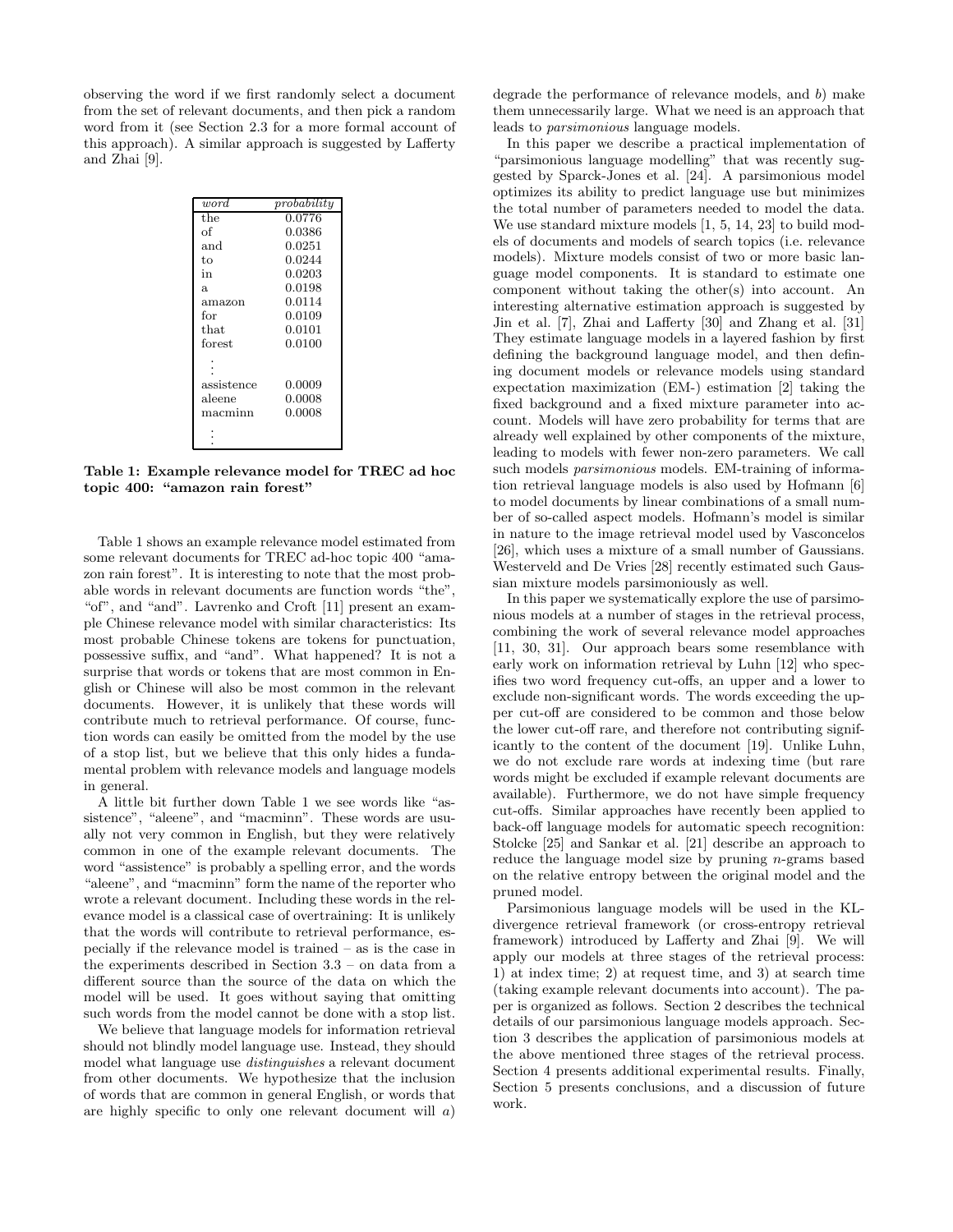# **2. LANGUAGE MODELS AND THE NEED FOR PARSIMONY**

For information retrieval, a language model is defined for each document. So, for each document  $D$ , its language model defines the probability  $P(t_1, t_2, \dots, t_n|D)$  of a sequence of *n* query terms  $t_1, \dots, t_n$ , and the documents are ranked by that probability. The standard language modeling approach to information retrieval uses a mixture of the document model  $P(t_i|D)$  with a general collection model  $P(t_i|C)$  [1, 5, 9, 14, 16, 23]. The approach needs a parameter  $\lambda$  which is set empirically on some test collection, or alternatively estimated by the EM-algorithm on a test collection [14, 16].

$$
P(t_1, \dots, t_n | D) = \prod_{i=1}^n ((1 - \lambda)P(t_i | C) + \lambda P(t_i | D)) \quad (1)
$$

An interesting justification of the mixture of the general language model  $P(t_i|C)$  and the document language model  $P(t_i|D)$  is the following: The language that we use in writing a paper on a specialist subject is basically the same language we use when talking to our families, but it is modified by the particular context. Usually, the language model probabilities are defined as follows, with unrelated probabilities for the same event (unrelated because one can be defined without taking the other into account).

$$
P(t_i|C) = \frac{cf(t_i)}{\sum_t cf(t)} \tag{2}
$$

$$
P(t_i|D=d) = \frac{tf(t_i,d)}{\sum_t tf(t,d)} \tag{3}
$$

Here,  $cf(t_i)$  is the collection frequency of the term, i.e. the number of occurrences of  $t_i$  in the collection;  $tf(t_i, d)$  is the term frequency of the term in the document, i.e. the number of occurrences of  $t_i$  in the document d. So, a lot of words that are common in general English will be assigned a high probability in the document language model  $P(t_i|D)$  as well. Like the example model presented in Table 1,  $P(t_i|D)$  wastes some of its probability mass on modeling words from general English. To avoid this, we need an estimation method that rewards parsimony, that is, an algorithm that concentrates the probability mass on those terms that distinguish the document from the general model.

#### **2.1 Parsimony at index time**

What would an approach to parsimonious language models look like? It has to be noted that Equation 3 is the maximum likelihood estimate for the document model, that is, of all possible ways to define the document model Equation 3 is the one that maximizes the probability of observing the document. The maximum likelihood estimate does not lose any probability mass on terms that do not occur in the document. However, it is not very practical: If one query term (of many query terms) does not occur in the document, then Equation 3 will assign zero probability to the document. If we multiply the probability for each term given the document, then the document will not be retrieved at all. To avoid this so-called sparse data problem [13], we use a mixture of the document model  $P(t|D)$  with a background model  $P(t|C)$  as in Equation 1. The background model is non-zero for all terms in the collection.

So, we have to smooth with a background model. Given a background model  $P(t|C)$  and a mixture parameter  $\lambda$ , Equation 3 is however no longer the maximum likelihood estimate of the documents. The estimate of  $P(t|D)$  in Equation 1 that maximizes the probability of observing the document is given by the following iterative algorithm: Apply the E-step and the M-step for each term t until the estimates  $P(t|D)$ do not change significantly anymore. The resulting  $P(t|D)$ will concentrate the probability mass on even fewer terms than Equation  $3<sup>1</sup>$ 

E-step: 
$$
e_t = tf(t, D) \cdot \frac{\lambda P(t|D)}{(1-\lambda)P(t|C) + \lambda P(t|D)}
$$
  
M-step:  $P(t|D) = \frac{e_t}{\sum_t e_t}$ , i.e., normalize the model

The method is unsupervized, that is, it does not use information from queries or relevance judgements. It gives an answer to the the question: "How does the language of this document differ from that of the whole collection?" For  $\lambda = 1$ , the algorithm will produce the maximum likelihood estimate defined by Equation 3. Other values of  $\lambda$  will produce document models  $P(t|D)$  for which some of the terms that actually occur in the document will be assigned zero probability. These terms are better explained by the general language model  $P(t|C)$ , that is, terms that occur about as frequent in the document as in the whole collection. The estimation method deals automatically with stopwords, but it should also remove words that are mentioned occasionally, for instance the word "thank" if a document contains acknowledgements but is not 'about thanking'.

#### **2.2 Parsimony at request time**

If we have a natural language statement of the user's information need, then we would expect such a statement – the request – to use some words of general English as well. By analogy of the previous case, we assume a request is generated from a mixture of a general model and a specific topic model. We can use the EM-algorithm above (replace document  $D$  by request  $R$ ) to estimate a request model (or relevance model)  $P(t|R)$  that describes the language use that distinguishes the request from general English.

How to apply the relevance model at search time? Lafferty and Zhai [9] suggest the use of Kullback-Leibler divergence between the relevance model and the document model as a possible score to rank the documents. This is equivalent with taking the cross-entropy as follows [11]:

$$
H(R, D) = -\sum_{t} P(t|R) \cdot \log((1-\lambda)P(t|C) + \lambda P(t|D)) \tag{4}
$$

The cross-entropy is small if the relevance model and the document model have similar probability distributions, so the ranking should be by increasing value of  $H$ . It is interesting to note that a maximum likelihood estimate of  $P(t|R)$ (taking the probability of a term given the request as the frequency of occurrence in the request divided by the length of the request), will result in exactly the same ranking as the standard language modelling approach. The parsimonious estimate of  $P(t|R)$  has fewer non-zero parameters than the maximum likelihood estimate, and therefore fewer terms that contribute to the sum of Equation 4.

<sup>&</sup>lt;sup>1</sup>The document model can be estimated analytically as well, with complexity  $m \log m$ , where  $m$  is the number of unique terms in the document [32].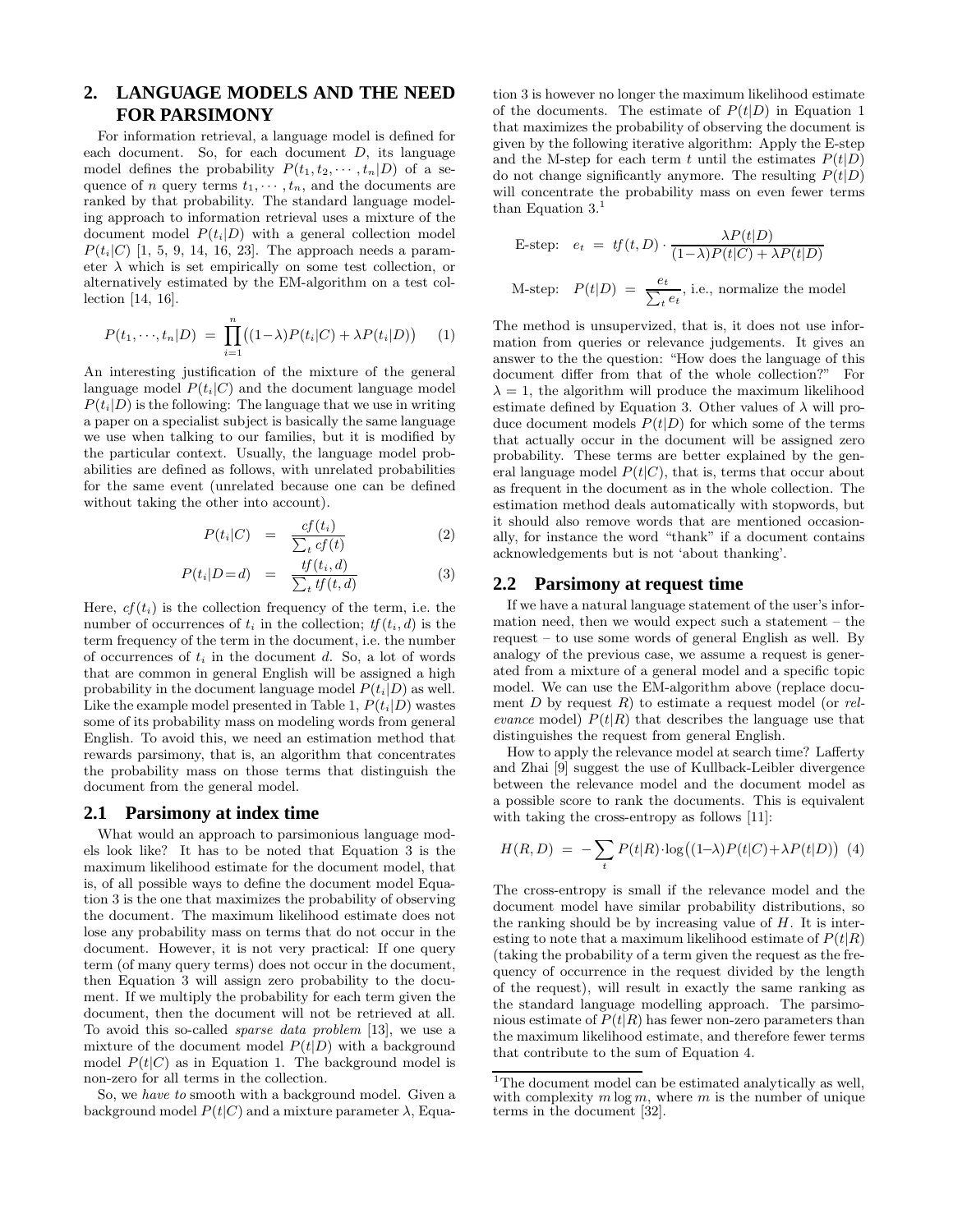# **2.3 Parsimony at feedback time**

Having a two-level mixture model, covering a whole-collection model and a single local model, is not enough when we have a set of relevant documents rather than a single request. Although we are considering documents that are all relevant to the same one request, this cannot be taken to imply, unrealistically, that these documents are identical, or are generated by a single model. We have to allow for the fact that requests as topic specifiers can be selective on the normally much richer topic content of documents, especially when the necessary variation in topic granularity is factored in. Even if the presumption is that (the whole of) a (highly) relevant document is about the request topic, this does not imply that the document only talks about the topic.

To model the fact that a relevant document might talk about other topics than the topic that makes it relevant, we actually need not a two-level but a three-level structure: 1) a whole-collection or generic model  $P(t|C)$ ; 2) modified by a relevance model  $P(t|R)$ ; 3) modified by an individual document model  $P(t|D)$  [31]. The document model  $P(t|D)$  includes the special aspects of a particular document that are specific to topics other than the topic of this particular user request, and that cannot be explained by the generic model. Given a relevant document D belonging to a set of relevant documents R, we assume that text  $t_1, \dots, t_l$  from this document is generated from the following mixture model.

$$
P(t_1, \dots, t_l | D) = \prod_{i=1}^{n} ((1 - \lambda - \mu)P(t_i | C) + \mu P(t_i | R) + \lambda P(t_i | D))
$$
 (5)

If we have some example relevant documents, then we can train a parsimonious relevance model given a fixed background model  $P(t|C)$ , and two fixed mixture parameters  $\lambda$ and  $\mu$ . Apply iteratively first the E-step for each term  $t$  in each relevant document  $D$ , and then the M-step until the estimates  $P(t|R)$  do not change significantly anymore.

$$
r_{t,D} = \frac{tf(t,D) \cdot \mu P(t|R)}{(1-\lambda-\mu)P(t|C) + \mu P(t|R) + \lambda P(t|D)}
$$

E-step:

$$
e_{t,D} = \frac{tf(t,D) \cdot \lambda P(t|D)}{(1-\lambda-\mu)P(t|C) + \mu P(t|R) + \lambda P(t|D)}
$$

M-step: 
$$
P(t|R) = \sum_{D \in R} \frac{r_{t,D}}{\sum_{t} r_{t,D}}
$$
  
 $P(t|D) = \frac{e_{t,D}}{\sum_{t} e_{t,D}}$ 

The resulting  $P(t|R)$  can them be used to rank unseen documents using the cross-entropy measure of Equation 4. The maximisation step is chosen such that a fixed value of  $\mu = 1$ will result in a relevance model that is equal to Lavrenko's relevance model estimation [11], which is defined by:

$$
P(t|R) = \sum_{D \in R} P(t|D)P(D|R)
$$
, where  $P(D|R) = \frac{1}{|R|}$  (6)

The model assumes that once we pick a relevant document D, the probability of observing a word is independent of the set of relevant documents  $R$ . If we however assume independence between relevant documents as done by Zhai and Lafferty [30] then we end up with the following, alternative

maximisation step for the relevance model.

$$
\text{M'-step:} \quad P(t|R) \ = \ \frac{\sum_{D \in R} r_{t,D}}{\sum_{D \in R} \sum_{t} r_{t,D}} \tag{7}
$$

If we additionally set  $\lambda = 0$  then the algorithm results in their relevance model estimation algorithm.

#### **2.4 Model Summary**

We have identified mixture models that can be used at three stages in the retrieval process to infer parsimonious language models. Table 2 shows the models used in these three stages and the relation between them [24]. In each case in this table the base model is externally defined (independent of the object under consideration). The residual is whatever is needed to 'explain' the object in addition to the base model, leading to the full model in the right-hand column. If parsimony is applied, the residual is minimised: as much as possible is explained by the base model.

We assume that each document is generated by a collection or general language model GM, together with some unknown number of special topic models, which at indexing time we roll into a single residual model, DM(GM). The relevance hypothesis can now be expressed as follows. A request is generated from the general language model plus a specific topic (= relevance) model; the latter is  $RM(GM)$ . If and only if a document is relevant to the request, this same RM will explain part of the document model. Thus for these documents we have a new residual (model for the unexplained parts), DM(RM,GM), and a new full model as shown in the table. The full relevant document models at 3a and 3b are the same, but the fitting procedure is different (see below).

We have assumed here that the GM applicable to the requests generally is the same one that applies to the documents, and which we would normally discover from the collection of documents rather than from any collection of requests. It is at least arguable that the general language model for requests should be different, possibly (depending on the user context) with no or different stopwords for example. This idea is not pursued in the present paper.

Now the procedure, in outline, is as follows. At indexing time we fit the level 1 GM to the collection and a level 2 DM(GM) to each document. In initial query formulation, we fit the RM(GM) to the only information that we have about the request, namely its original text. In [24], it was assumed that the search process would involve trying out the level 3 model on every document (shown as 3a in Table 2), against a null hypothesis which would be the level 2 model derived at indexing time. This comparison would again have to appeal to parsimony. However, in the present paper, this step is replaced by a comparison between RM(GM) and DM(GM), as suggested by Lavrenko and Croft [11].

At the feedback stage, we would like to re-estimate RM making use of the known relevant documents as well as the request. That is, we need to take just GM as given, for both the request and the relevant documents, and then simultaneously estimate as best we can both RM and the residual DMs – one for each document (This is shown as 3b in Table 2). The (revised) RM will form the basis for subsequent search; the DMs will be discarded, but must be there for the reason given above, that we do not want to assume that the RM consumes all of the topic-specific aspects of each document. So the question is, given the GM, what is the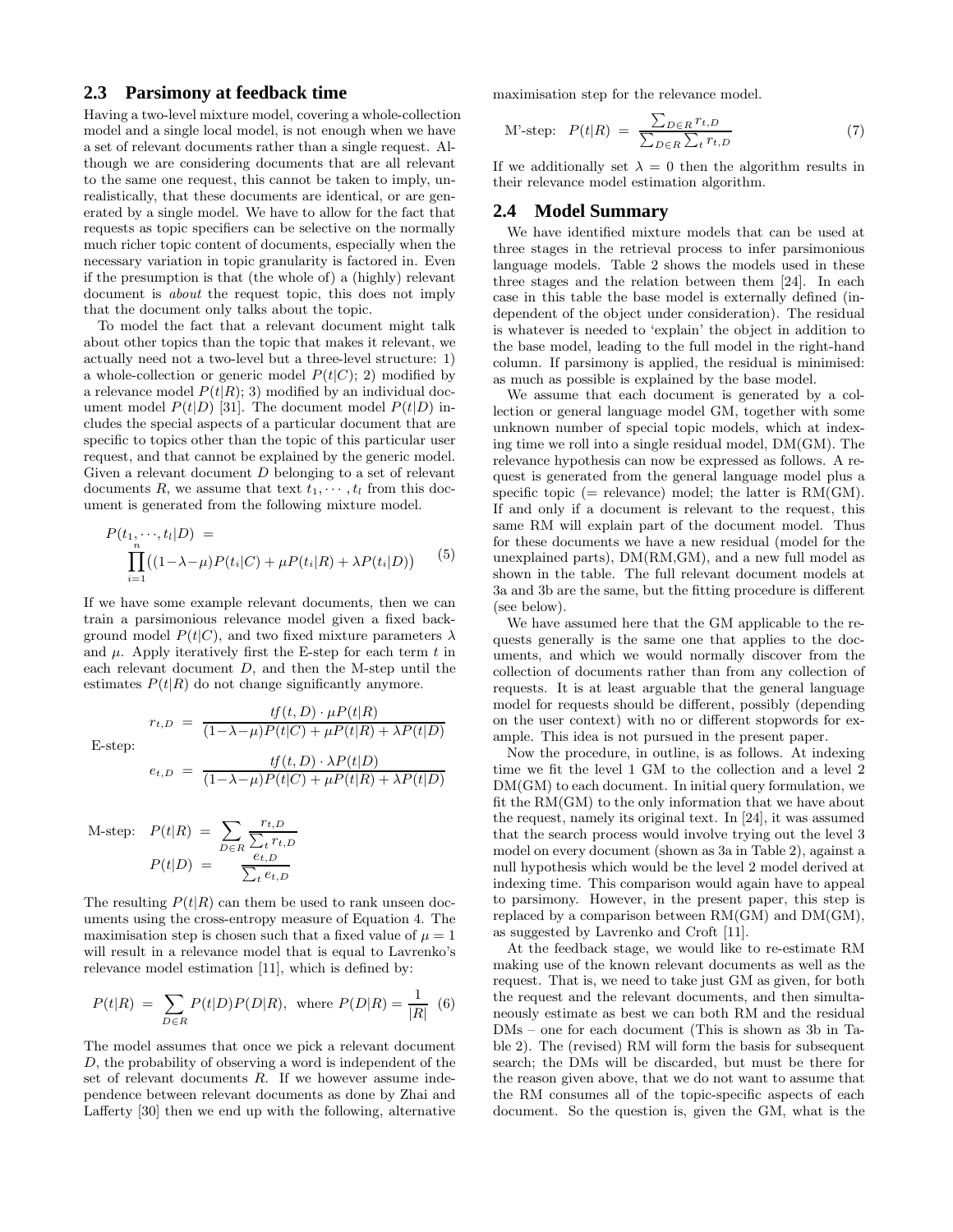|                | Object                              | Base model  | Residual           | Full model            |
|----------------|-------------------------------------|-------------|--------------------|-----------------------|
|                | Collection                          |             | GМ                 | GМ                    |
| $\overline{2}$ | Document,<br>index time             | GМ          | DM(GM)             | $GM+DM(GM)$           |
|                | Request, query<br>formulation time  | GМ          | RM(GM)             | $GM+RM(GM)$           |
| 3a             | Relevant document,<br>search time   | $GM+RM(GM)$ | DM(RM, GM)         | $GM+RM(GM)+DM(RM,GM)$ |
| 3 <sub>b</sub> | Relevant document,<br>feedback time | GМ          | $RM(GM)+DM(RM,GM)$ | $GM+RM(GM)+DM(RM,GM)$ |

Table 2: Levels of language models for document retrieval

best combination of RM and individual DMs to explain the request and each of the relevant documents? This notion of 'best' must again appeal to parsimony: that is, anything that the relevant documents have in common is best explained globally in the RM rather than locally in the DMs. (It is not clear that such a method makes sense if we have only one example of a relevant document.)

# **3. PARSIMONIOUS MODELS IN ACTION**

In this section we describe a first test of our parsimonious estimation method on the TREC-7 ad hoc document testcollection. The collection consists of news data from the Los Angeles Times, the Financial Times, the Foreign Broadcast Information Service, and Federal Register covering the years 1989 to 1994. The experiments were set up as regular TREC tasks [27]. Sections 3.1 and 3.2 describe the experimental results of parsimonious document models and parsimonious request models on the TREC ad hoc task. Section 3.3 describes the experimental results of relevance models on the TREC routing task.

### **3.1 Parsimony at index time**

To test the parsimonious models approach we build several indexes which were trained using different values of  $\lambda$ as described in Section 2.1. On each of these indexes we did searches for 50 short queries from TREC topics 351–400 (title-only, on average 2.5 query terms). We did not use a stop list; nor did we use a stemmer. Terms that are assigned a probability of less than 0.0001 after training were removed from the model, i.e., were put to zero.

Figure 1a shows how the number of postings in our index decreases with a decreasing value of  $\lambda$ . One posting corresponds to one term–document pair in our index. Figure 1b plots the retrieval performance in terms of mean average precision [27] for each value of  $\lambda$  of the parsimonious model, and for each value of  $\lambda$  on the standard language model (which uses all postings). The standard model degrades quickly if the value of  $\lambda$  decreases. However, the parsimonious model does not break down nearly as fast.

Optimum retrieval performance of the parsimonious model (0.181 average precision) is achieved at  $\lambda = 0.1$ . The index size consists of 86.8 million postings for this value, about 79 % of the number of postings used by the standard language model. Optimum performance of the standard language model (0.176 average precision) is achieved at  $\lambda = 0.2$ .

The parsimonious model achieves 0.124 average precision for  $\lambda = 0.0002$  (69 % of the optimum), for which it only needs 14.8 million postings (7.5 % of the standard index size). This should indeed be attributed to the parsimonious



Figure 1: Document models:  $\lambda$  vs. a) number of postings b) average precision

estimation method, because the standard model on the full index has 0.027 average precision for the same value of  $\lambda$ (15 % of the optimum): It is possible to use a fraction of the index size and still get reasonable retrieval performance. Interestingly, the optimum performance of a standard language model is 0.177 (also at  $\lambda = 0.2$ ) if we use a standard stoplist taken from [19]. The index size using the stoplist is 85.4 million postings, about the same size as the best performing parsimonious model.

#### **3.2 Parsimony at request time**

To test the performance of parsimonious model estimation at request time, we took the full TREC topic descriptions which contain about 38 words on average. We trained a relevance model for a number of different values of λ. Figure 2a shows the average number of query terms that has non-zero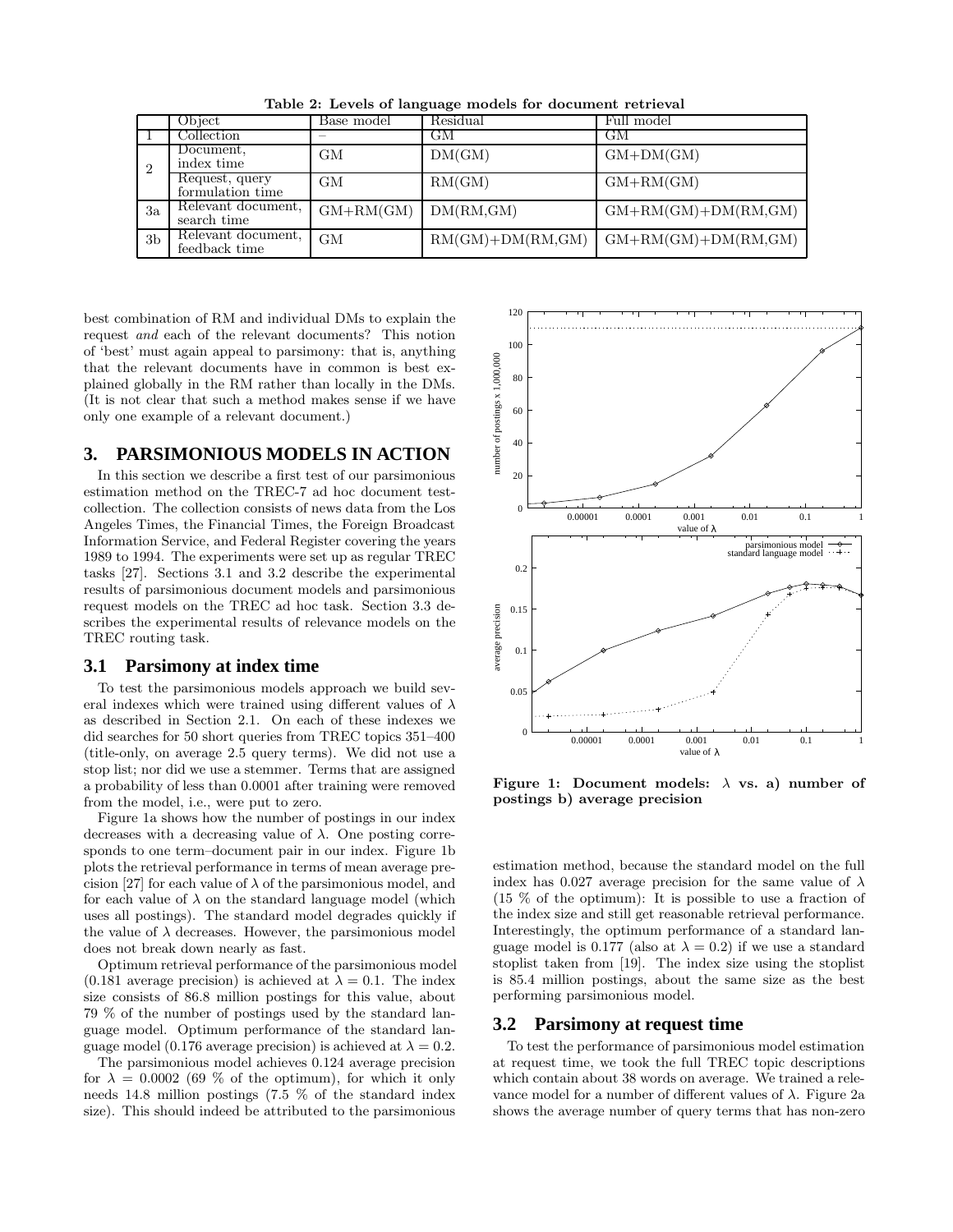probability in the relevance model for each value of  $\lambda$ . Figure 2b shows the average precision of using the relevance model on the collection. We used the standard document models with  $\lambda = 0.2$ .



Figure 2: Query models:  $\lambda$  vs. 1) average number of query terms, 2) average precision

Changing the value of  $\lambda$  enables us to define relevance models of any size. The algorithm ensures that there is always at least 1 term left: The most distinguishing term. Sometimes, the algorithm decides that 2 or 3 terms are kept. If we would extend the graph to the left, the average number of query terms would never get below about 1.4 terms. Optimum performance of the model lies at  $\lambda = 0.01$ . For this value, the relevance model contains about 24 query terms on average, and the retrieval performance is 0.199 average precision.

#### **3.3 Parsimony at feedback time**

The performance of the three-level model described in Section 2.3 is tested in a routing experiment. The TREC routing task has a training phase and a testing phase. The Los Angeles Times data, which dates from 1989 and 1990, is used in the training phase. For each TREC topic, the relevant documents from the Los Angeles Times are used to build a relevance model. The relevance model is subsequently tested on the other data from the TREC collection, which dates from 1991 until 1994. The routing task measures the performance of systems with a relatively stable query and incoming documents. The relevant documents that are known at some point in time can be used to improve the routing query for subsequent documents.



Figure 3: Relevance models:  $\mu$  vs. 1) average number of query terms, 2) average precision

Figure 3a shows the average size of the relevance model for values of  $\lambda$  and  $\mu$ . The maximum size is reached when  $\mu = 1$  (note that this implies that  $\lambda = 0$ ). In this case, the algorithm results in Lavrenko's relevance model estimation [11] (see Equation 6).

The average precision graphs in Figure 3b show that performance of the full relevance model  $(\mu = 1)$  can be slightly improved by lowering the value of  $\mu$ . The optimum lies around  $\mu = 0.4$ . Precision does not improve further when we introduce the single document models  $(\lambda > 0)$ , although we are able to decrease the size of the relevance models without losing any precision for small values of  $\lambda$ , i.e. for  $\lambda = 0.01$ and  $\lambda = 0.001$ .

# **4. ADDITIONAL EXPERIMENTAL RESULTS**

Based on the the experiments on the TREC-7 collection described above, we used the optimal parameters on the topics 401–450 of the TREC-8 collection in two additional experiments. In the first experiment we compare parsimonious language models with standard models on the ad hoc search task. In the second experiment, we compare three relevance model estimation methods on the routing task.

Figure 4 shows recall-precision graphs of two language modelling approaches using the full topic description of TREC topics 401–450. The standard approach uses the full description (35 unique terms on average) on the full document index. The parsimonious approach uses the parsimonious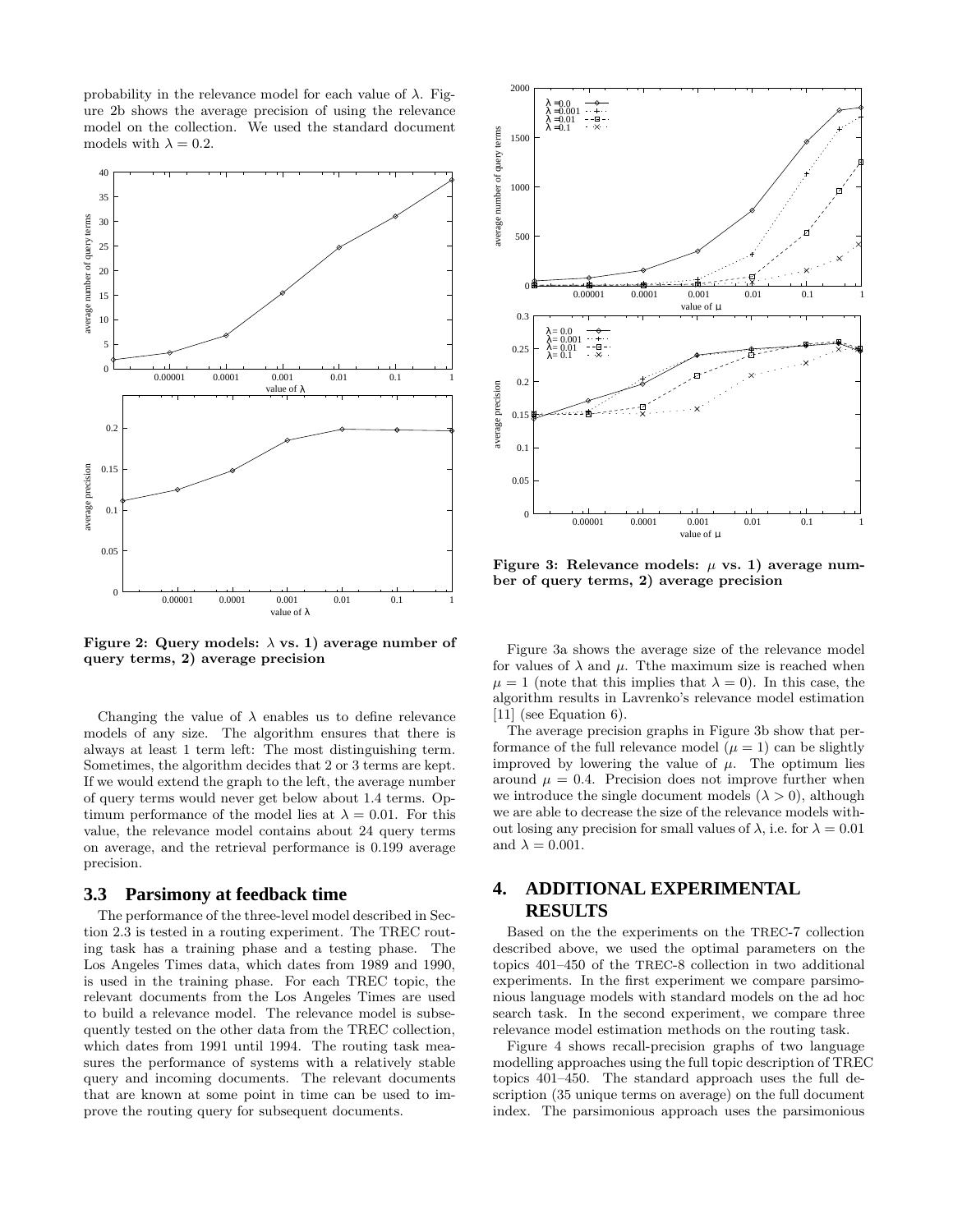

Figure 4: Recall-precision graphs of language models on the ad hoc task

request model (22 unique terms on average) on the parsimonious document index. The parsimonious model outperforms the standard model on all recall points, but the differences are very small (0.230 vs. 0.223 average precision) and both systems behave similarly. The difference in average precision is however significant at the 1 % level following the two-tailed pair-wise sign test (see e.g. [19]).



Figure 5: Recall precision graphs of relevance models on the routing task

Figure 5 shows recall-precision graphs of three relevance model approaches on the routing task described in Section 3.3, but now using TREC topics 401–450. The first method uses the parsimonious relevance model with  $\lambda = 0.01$  and  $\mu = 0.4$ . The second method uses the same algorithm with  $\lambda = 0$  and  $\mu = 1$ , which boils down to the method by Lavrenko [11] (which we called 'linear-combination relevance model'). The third method uses the alternative M-step of Equation 7 with  $\lambda = 0$  and  $\mu = 1$  which we called 'independence relevance model', i.e. the method by Zhai and Lafferty [30].

The independence relevance model performs significantly worse than the other two methods, which are not significantly different. However, the size of the parsimonious relevance models (959 terms on average) is significantly smaller than the size of the linear-combination relevance models (1803 terms on average).

# **5. CONCLUSION AND FUTURE WORK**

We have systematically investigated parsimonious language modelling estimation at three stages of the retrieval process: at indexing time, at request time, and at feedback time. We showed that the approach enables system developers to build models of any size. We also showed that we are able to build models that are significantly smaller than standard models, and still perform as well as, or better than, standard approaches. A smaller model means that less storage overhead and less CPU time is needed. Future work should explore if the right level of parsimony can be determined automatically as suggested in [24].

## **Acknowledgements**

We would like to thank Karen Sparck-Jones of the University of Cambridge and Richard Schwartz of BBN Technologies for helpful remarks and suggestions.

## **6. REFERENCES**

- [1] A. Berger and J. Lafferty. Information retrieval as statistical translation. In Proceedings of the 22nd ACM Conference on Research and Development in Information Retrieval (SIGIR'99), pages 222–229, 1999.
- [2] A.P. Dempster, N.M. Laird, and D.B. Rubin. Maximum likelihood from incomplete data via the EM-algorithm plus discussions on the paper. Journal of the Royal Statistical Society, 39(B):1–38, 1977.
- [3] M. Federico and N. Bertoldi. Statistical cross-language information retrieval using n-best query translations. In Proceedings of the 25th ACM Conference on Research and Development in Information Retrieval (SIGIR'02), pages 167 – 174, 2002.
- [4] D. Hiemstra and F.M.G. de Jong. Disambiguation strategies for cross-language information retrieval. In Proceedings of the third European Conference on Research and Advanced Technology for Digital Libraries (ECDL'99), pages 274–293, 1999.
- [5] D. Hiemstra and W. Kraaij. Twenty-One at TREC-7: Ad-hoc and cross-language track. In Proceedings of the seventh Text Retrieval Conference (TREC-7), pages 227–238. NIST Special Publication 500-242, 1998.
- [6] T. Hofmann. Probabilistic latent semantic indexing. In Proceedings of the 22nd ACM Conference on Research and Development in Information Retrieval (SIGIR'99), pages 50–57, 1999.
- [7] H. Jin, R. Schwartz, S. Sista, and F. Walls. Topic tracking for radio, TV broadcast and newswire. In Proceedings of the DARPA Broadcast News Workshop, pages 199-204, 1999.
- [8] W. Kraaij, T. Westerveld, and D. Hiemstra. The importance of prior probabilities for entry page search. In Proceedings of the 25th ACM Conference on Research and Development in Information Retrieval (SIGIR'02), pages 27–24, 2002.
- [9] J. Lafferty and C. Zhai. Document language models, query models, and risk minimization. In Proceedings of the 24th ACM Conference on Research and Development in Information Retrieval (SIGIR'01), pages 111–119, 2001.